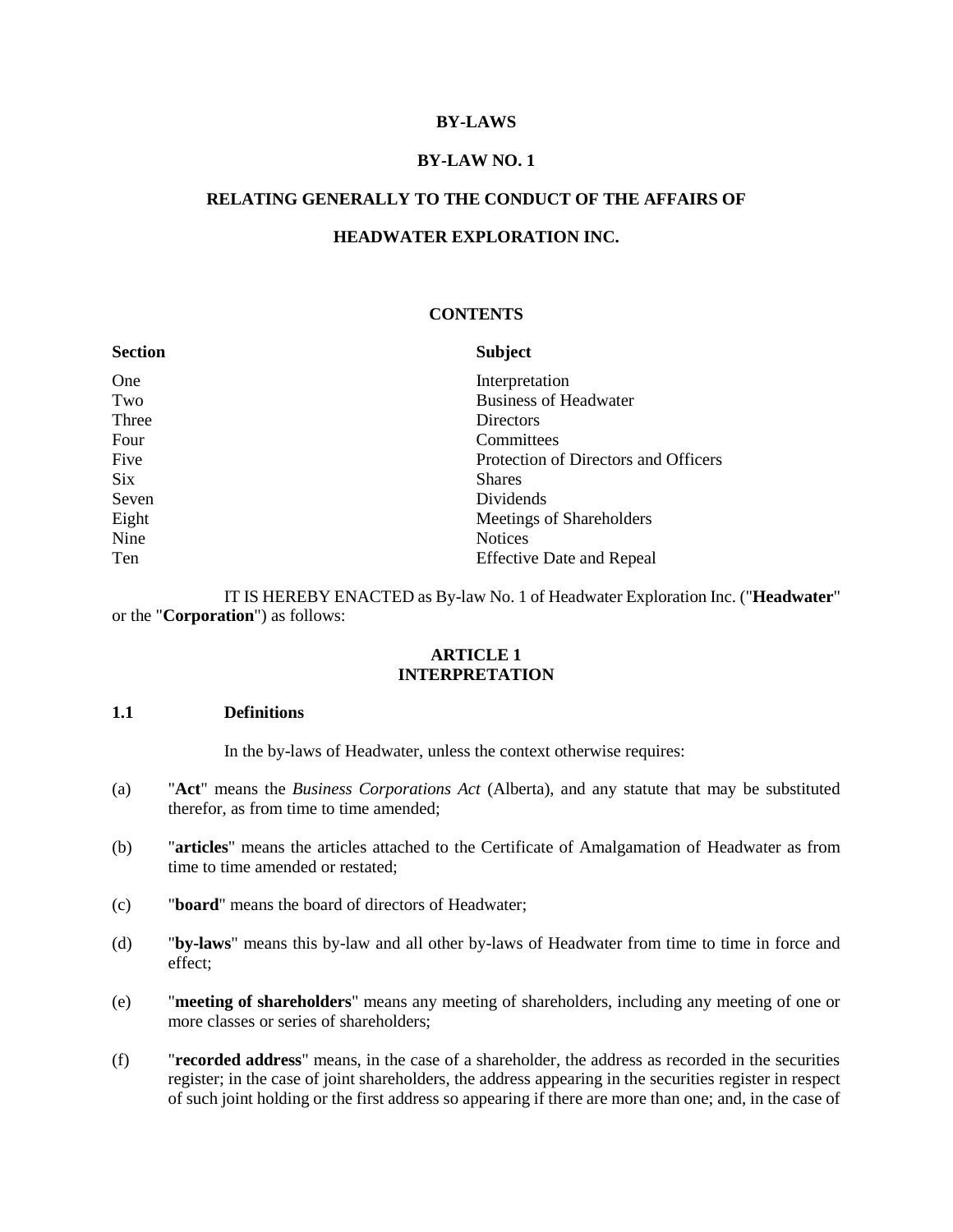a director, officer, auditor or member of a committee of the board, his or her latest address as recorded in the records of Headwater; and

(g) "**signing officer**" means any person authorized to sign any document on behalf of Headwater pursuant to these by-laws or by a resolution of the board.

Save as aforesaid, words and expressions defined in the Act have the same meanings when used herein; and words importing the singular number include the plural and vice versa; words importing gender include the masculine, feminine and neuter genders; and words importing persons include individuals, bodies corporate, partnerships, trusts and unincorporated organizations.

## **1.2 Conflict with the Act or the Articles**

To the extent of any conflict between the provisions of the by-laws and the provisions of the Act or the articles, the provisions of the Act or the articles shall govern.

## **1.3 Headings**

The headings used throughout the by-laws are inserted for convenience of reference only and are not to be used as an aid in the interpretation of the by-laws.

## **1.4 Invalidity of any Provision of By-laws**

The invalidity or unenforceability of any provision of the by-laws shall not affect the validity or enforceability of the remaining provisions of the by-laws.

# **ARTICLE 2 BUSINESS OF HEADWATER**

## **2.1 Corporate Seal**

The corporate seal of Headwater, if any, shall be in such form as the board may from time to time by resolution approve.

## **2.2 Financial Year**

The financial year of Headwater shall end on such date in each year as the board may from time to time by resolution determine.

## **2.3 Execution of Instruments**

Agreements, contracts, deeds, transfers, assignments, obligations, certificates and other instruments may be signed on behalf of Headwater by any two directors or officers of Headwater, acting together. In addition, the board may from time to time direct the manner in which and the person or persons by whom any instrument or instruments may or shall be signed. Any signing officer may affix the corporate seal to any instrument requiring the same.

## **2.4 Banking Arrangements**

The banking business of Headwater including, without limitation, the borrowing of money and the giving of security therefor, shall be transacted with such banks, trust companies or other bodies corporate or organizations as may from time to time be authorized by the board. Such banking business or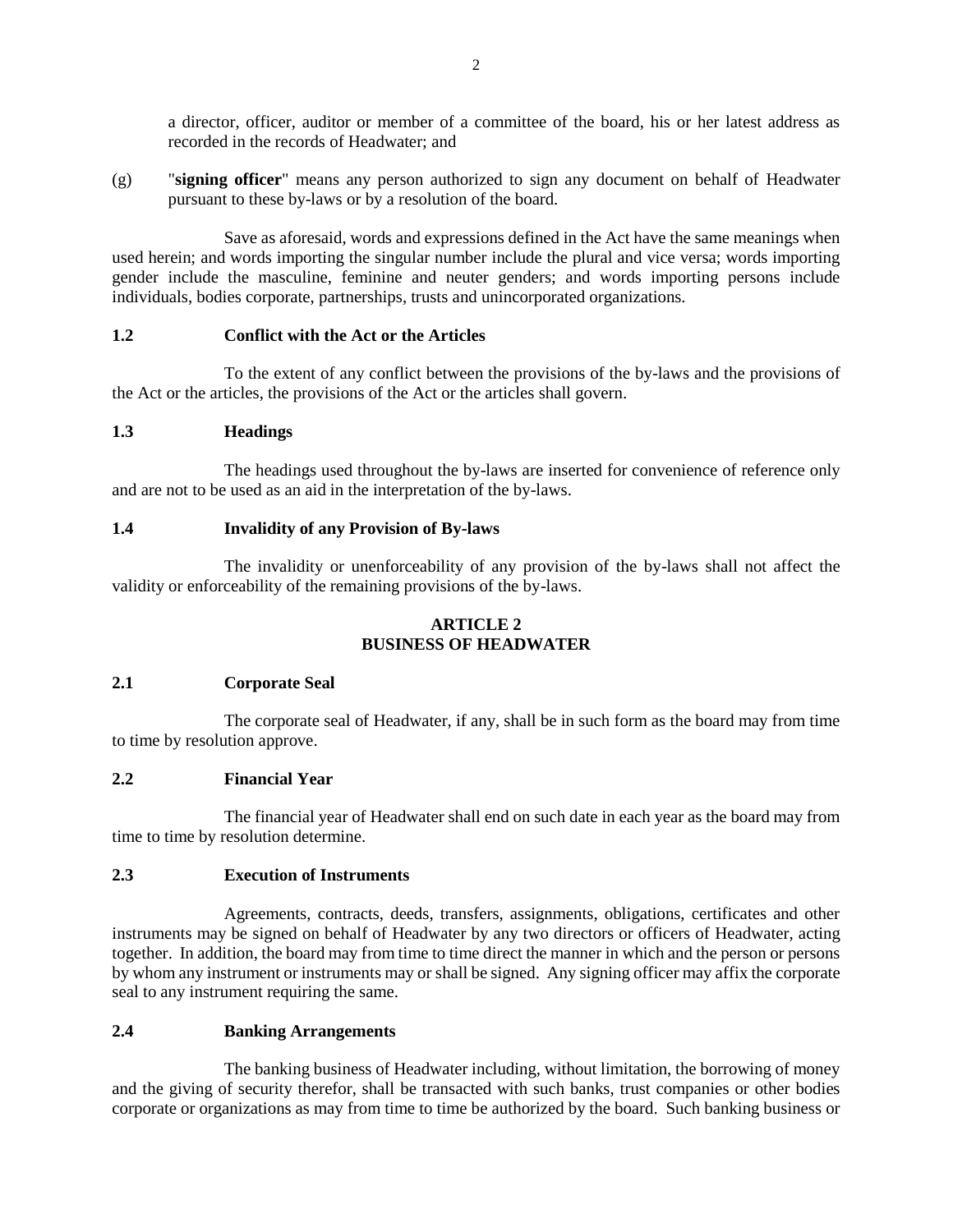any part thereof shall be transacted under such agreements, instructions and delegations of powers as the board may from time to time prescribe or authorize.

### **2.5 Voting Rights in Other Bodies Corporate**

The signing officers may execute and deliver proxies and arrange for the issuance of voting certificates or other evidence of the right to exercise the voting rights attaching to any securities held by Headwater. Such instruments, certificates or other evidence shall be in favour of such person or persons as may be determined by the persons executing such proxies or arranging for the issuance of voting certificates or such other evidence of the right to exercise such voting rights. In addition, the board or, failing the board, the signing officers may from time to time direct the manner in which and the person or persons by whom any particular voting rights or class of voting rights may or shall be exercised.

#### **2.6 Insider Trading Reports and Other Filings**

Any one officer or director of Headwater may execute and file on behalf of Headwater insider trading reports and other filings of any nature whatsoever required under applicable corporate or securities laws.

### **ARTICLE 3 DIRECTORS**

#### **3.1 Number of Directors**

Subject to the limitation and requirements provided in the articles, the number of directors of Headwater shall be determined from time to time by resolution of the shareholders or the board.

#### **3.2 Calling and Notice of Meetings**

Meetings of the board shall be called and held at such time and at such place as the board, the chairman of the board, the chief executive officer or any two directors may determine, and the secretary or any other officer shall give notice of meetings when directed or authorized by such persons. Notice of each meeting of the board shall be given in the manner provided in the Act to each director not less than 24 hours before the time when the meeting is to be held, provided that, if a quorum of directors is present, the board may without notice hold a meeting immediately following an annual meeting of shareholders. Notice of a meeting of the board may be given verbally, in writing or by electronic means, telephone or any other means of communication. A notice of a meeting of directors need not specify the purpose of or the business to be transacted at the meeting, except where required by the Act. Notwithstanding the foregoing, the board may from time to time fix a day or days in any month or months for regular meetings of the board at a place and hour to be named, in which case, provided that a copy of any such resolution is sent to each director forthwith after being passed and forthwith after each director's appointment, no other notice shall be required for any such regular meeting except where the Act requires specification of the purpose or the business to be transacted thereat.

Notice of any meeting of directors or the time for the giving of any such notice or any irregularity in any meeting or in the notice thereof may be waived by any director verbally at a meeting of the board, in writing or by electronic means to the Corporation or in any other manner, and any such waiver may be validly given either before or after the meeting to which such waiver relates. Attendance of a director at any meeting of directors is a waiver of notice of such meeting, except when a director attends a meeting for the express purpose of objecting to the transaction of any business on the grounds that the meeting is not lawfully called.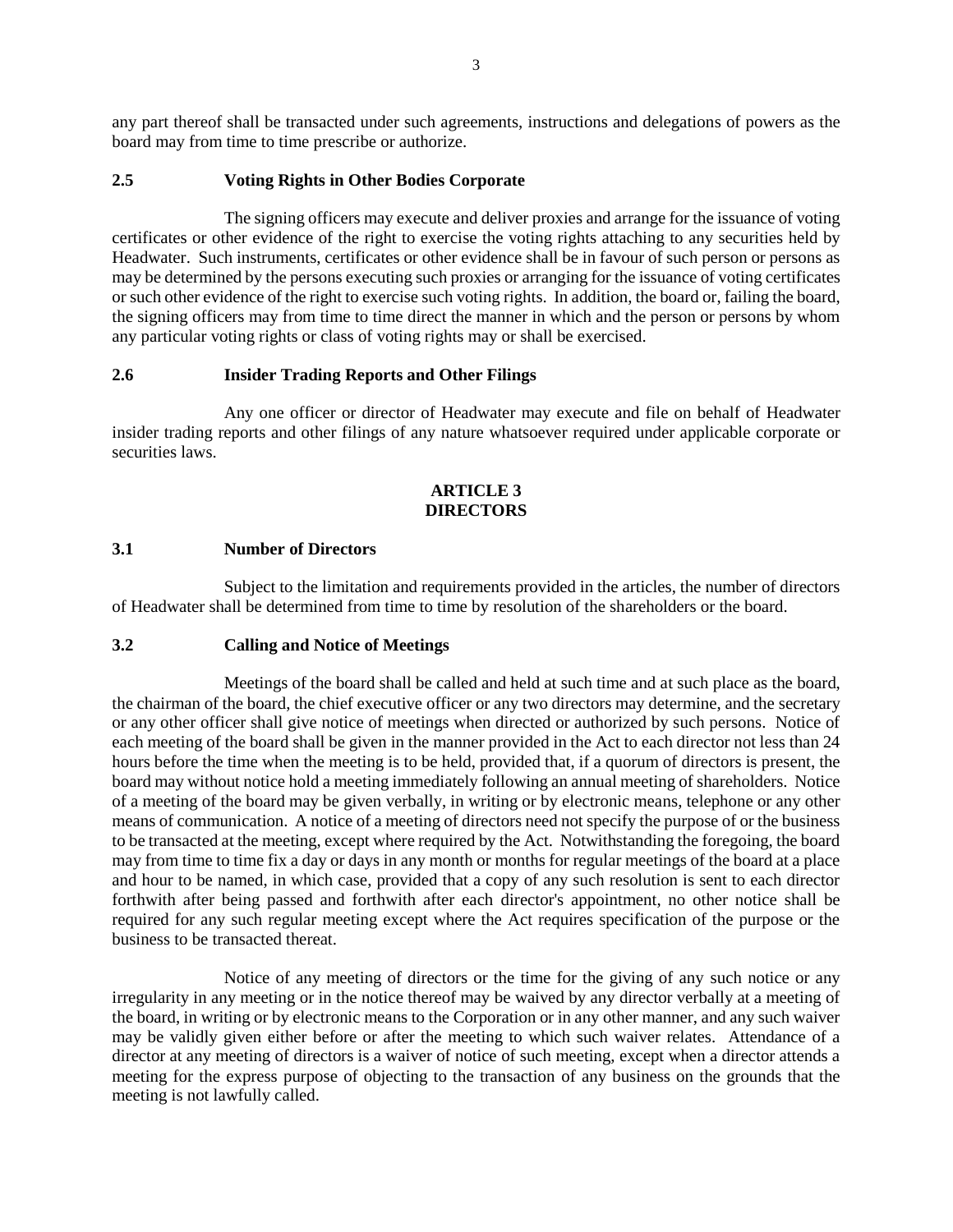## **3.3 Place of Meetings**

Meetings of the board may be held at any place in or outside Alberta. A director who attends a meeting of directors, in person or by electronic means, telephone or other communication facilities that permit all persons participating in the meeting to hear each other, is deemed to have consented to the location of the meeting except when the director attends the meeting for the express purpose of objecting to the transaction of any business on the grounds that the meeting is not lawfully held.

# **3.4 Meetings by Electronic Means**

A director may participate in a meeting of the board or of a committee of the board by electronic means, telephone or other communication facilities that permit all persons participating in the meeting to hear each other. A director participating in such a meeting in such manner shall be considered present at the meeting and at the place of the meeting.

## **3.5 Quorum**

The quorum for the transaction of business at any meeting of the board shall consist of a majority of directors.

### **3.6 Chairman**

The chairman of the board shall be the chairman of any meeting of the board. If the chairman of the board is not present, the directors present shall choose one of their number to be chairman.

## **3.7 Action by the Board**

At all meetings of the board every question shall be decided by a majority of the votes cast on the question. In case of an equality of votes the chairman of the meeting shall not be entitled to a second or casting vote. The powers of the board may be exercised by resolution passed at a meeting at which a quorum is present or by resolution in writing signed by all the directors who would be entitled to vote on that resolution at a meeting of the board. Resolutions in writing may be signed in counterparts and may be executed and delivered by e-mail or facsimile transmission. Resolutions in writing shall become effective on the date set forth therein.

## **3.8 Adjourned Meeting**

Any meeting of directors may be adjourned from time to time by the chairman of the meeting, with the consent of the meeting, to a fixed time and place. The adjourned meeting shall be duly constituted if a quorum is present and if it is held in accordance with the terms of the adjournment. If there is no quorum present at the adjourned meeting, the original meeting shall be deemed to have terminated forthwith after its adjournment.

#### **3.9 Remuneration and Expenses**

The directors shall be paid such remuneration for their services as the board may from time to time determine. The directors shall also be entitled to be reimbursed for reasonable travelling and other expenses properly incurred by them in attending meetings of the board or any committee thereof. Nothing herein contained shall preclude any director from serving Headwater in any other capacity and receiving remuneration therefor.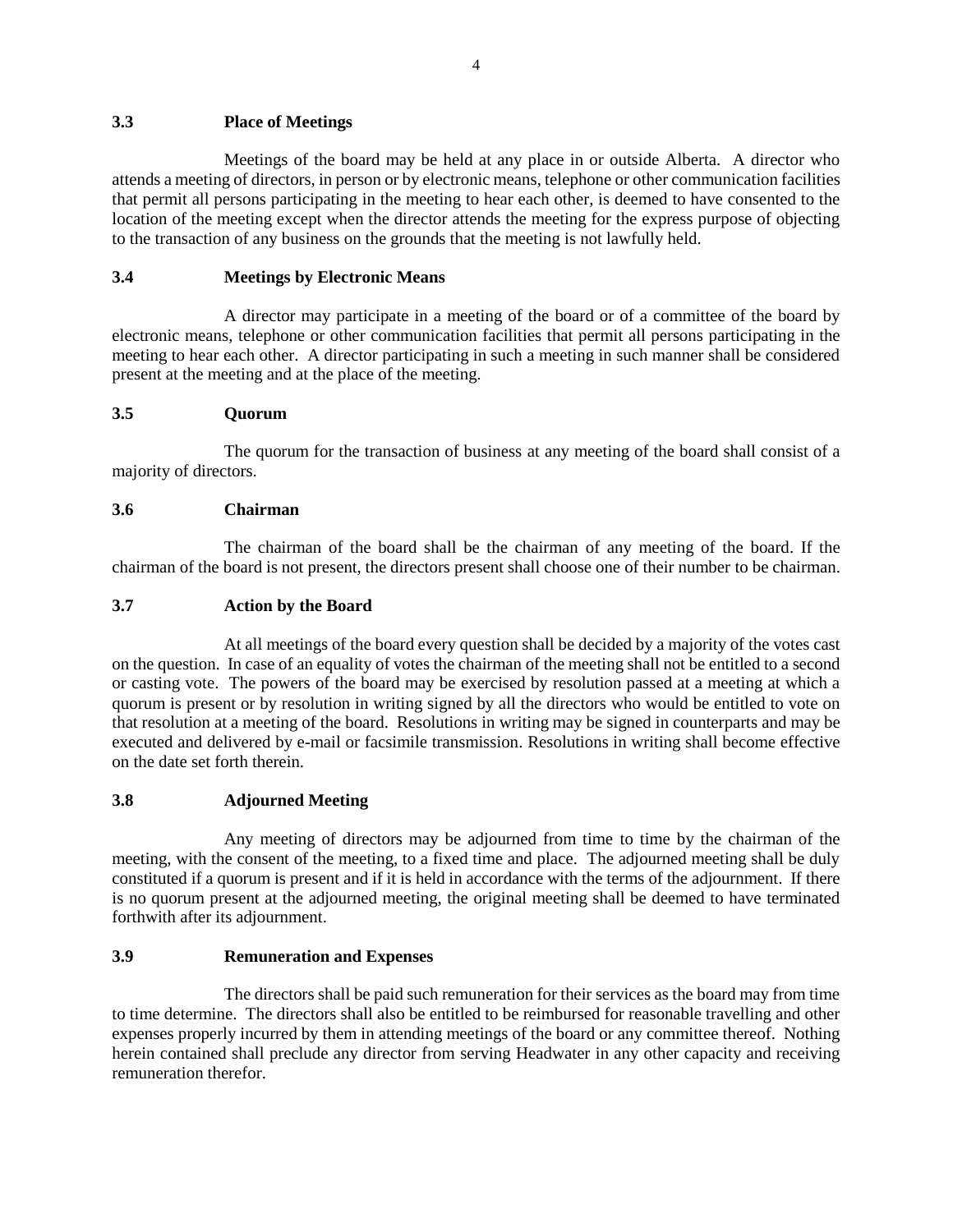## **3.10 Officers**

The board from time to time may appoint one or more officers of Headwater and, without prejudice to rights under any employment contract, may remove any officer of Headwater. The powers and duties of each officer of Headwater shall be those determined from time to time by the board and, in the absence of such determination, shall be those usually incidental to the office held.

## **3.11 Agents and Attorneys**

The board shall have the power from time to time to appoint agents or attorneys for Headwater in or outside Canada with such powers of management or otherwise (including the power to sub delegate) as may be thought fit.

## <span id="page-4-0"></span>**3.12 Advance Nomination of Directors**

- (a) Only persons who are nominated in accordance with the following procedures shall be eligible for election as directors of the Corporation. Nominations of persons for election to the board may be made at any annual meeting of shareholders, or at any special meeting of shareholders if one of the purposes for which the special meeting was called is the election of directors:
	- (i) by or at the direction of the board, including pursuant to a notice of meeting;
	- (ii) by or at the direction or request of one or more shareholders of the Corporation pursuant to a "proposal" made in accordance with section 136(1) of the Act, or a requisition of the shareholders made in accordance with section 142(1) of the Act; or
	- (iii) by any person (a "**Nominating Shareholder**") who: (i) at the close of business on the date of the giving by the Nominating Shareholder of the notice provided for below in this Section [3.12](#page-4-0) and at the close of business on the record date for notice of such meeting, is entered in the securities register of the Corporation as a holder of one or more shares carrying the right to vote at such meeting or who beneficially owns shares that are entitled to be voted at such meeting and provides evidence of such beneficial ownership to the Corporation; and (ii) complies with the notice procedures set forth below in this Section [3.12.](#page-4-0)
- (b) In addition to any other requirements under applicable laws, for a nomination to be made by a Nominating Shareholder, the Nominating Shareholder must have given notice thereof that is both timely (in accordance with Section [3.12\(c\)](#page-4-1) below) and in proper written form (in accordance with Section [3.12\(d\)](#page-5-0) below) to the Chief Financial Officer of the Corporation at the principal executive offices of the Corporation.
- <span id="page-4-2"></span><span id="page-4-1"></span>(c) To be timely, a Nominating Shareholder's notice (a "**Timely Notice**") to the Chief Financial Officer of the Corporation must be made:
	- (i) in the case of an annual meeting of shareholders, not less than 30 days prior to the date of the annual meeting of shareholders; provided, however, that in the event that the annual meeting of shareholders is to be held on a date that is less than 50 days after the date (the "**Notice Date**") on which the first public announcement of the date of the annual meeting was made, notice by the Nominating Shareholder may be made not later than the close of business on the tenth (10th) day following the Notice Date; and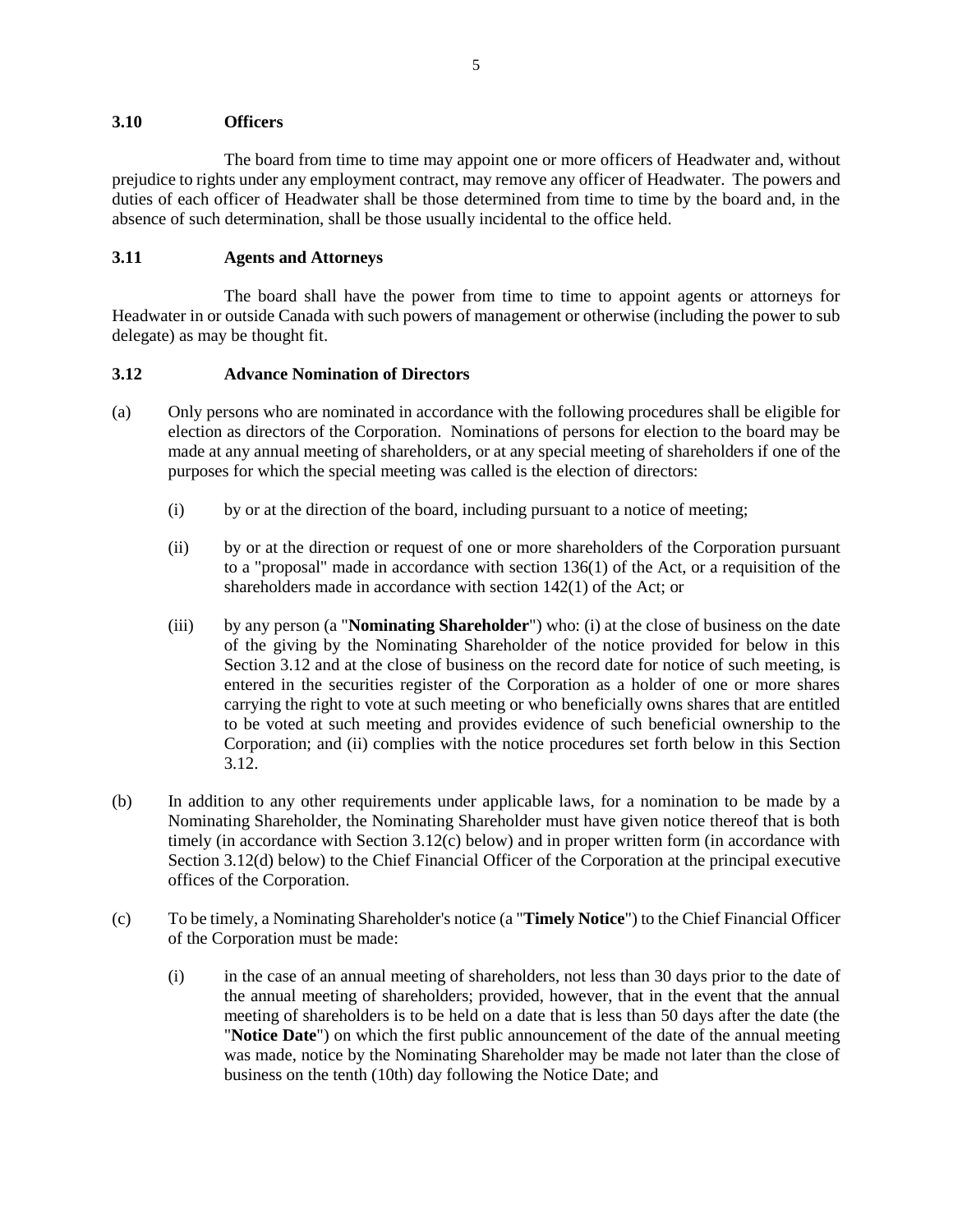<span id="page-5-1"></span>(ii) in the case of a special meeting (which is not also an annual meeting) of shareholders called for the purpose of electing directors (whether or not called for other purposes), not later than the close of business on the fifteenth (15th) day following the day on which the first public announcement of the date of the special meeting of shareholders was made,

provided that, in either instance, if notice-and-access (as defined in National Instrument 54-101 – *Communication with Beneficial Owners of Securities of a Reporting Issuer*) is used for delivery of proxy related materials in respect of a meeting described in Section [3.12\(c\)\(i\)](#page-4-2) or Section [3.12\(c\)\(ii\)](#page-5-1) and the Notice Date in respect of the meeting is not less than 50 days before the date of the applicable meeting, the notice must be received not later than the close of business on the 40th day before the date of the applicable meeting.

In the event of an adjournment or postponement of an annual meeting or special meeting of shareholders or any announcement thereof, a new time period shall commence for the giving of a Timely Notice.

- <span id="page-5-0"></span>(d) To be in proper written form, a Nominating Shareholder's notice to the Chief Financial Officer of the Corporation must set forth:
	- (i) as to each person whom the Nominating Shareholder proposes to nominate for election as a director: (i) the name, age, business address and residential address of the person; (ii) the principal occupation, business or employment of the person for the most recent five years, and the name and principal business of any company in which any such employment is carried on; (iii) the citizenship of such person; (iv) the number of securities of each class or series of securities in the capital of the Corporation which are owned beneficially or of record by the person or under the control or direction, directly or indirectly, of the person as of the record date for the meeting of shareholders (if such date shall then have been made publicly available and shall have occurred) and as of the date of such notice; (v) such person's written consent to being named in the notice as a nominee and to serving as a director of the Corporation if elected; and (vi) any other information relating to the person that would be required to be disclosed in a dissident's proxy circular in connection with solicitations of proxies for election of directors pursuant to the Act and Applicable Securities Laws (as defined below); and
	- (ii) as to the Nominating Shareholder giving the notice: (i) the name and address of such Nominating Shareholder, as they appear on the securities register of the Corporation; (ii) the number of securities of each class or series of securities of the Corporation owned of record and beneficially by, or under the control or direction of, directly or indirectly, such Nominating Shareholder; (iii) full particulars regarding any agreement, arrangement or understanding with respect to the nomination between or among such Nominating Shareholder, any of their respective affiliates or associates, and any others acting jointly or in concert with any of the foregoing, including the nominee; (iv) full particulars regarding any agreement, arrangement or understanding (including any derivative or short positions, profit interests, options, warrants, convertible securities, stock appreciation or similar rights, hedging transactions, and borrowed or loaned shares) that has been entered into as of the date of the notice by, or on behalf of, such Nominating Shareholder, whether or not such instrument or right shall be subject to settlement in underlying securities of the Corporation, the effect or intent of which is to mitigate loss to, manage risk or benefit of share price changes for, or increase or decrease the voting power of, such Nominating Shareholder with respect to securities of the Corporation; (v) full particulars regarding any proxy, contract, agreement, arrangement or understanding pursuant to which such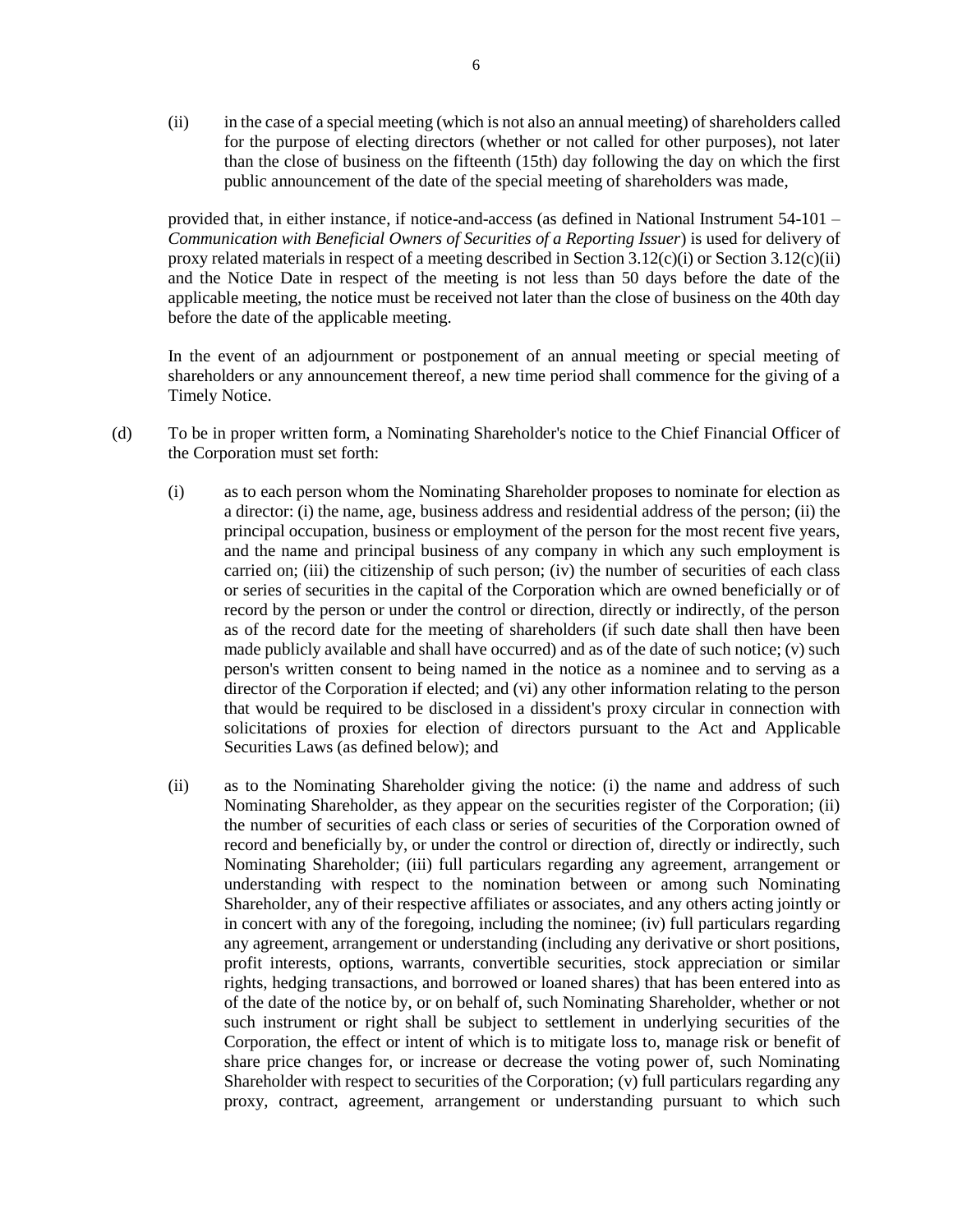Nominating Shareholder has a right to vote or direct or control the voting of any securities of the Corporation; and (vi) any other information relating to such Nominating Shareholder that would be required to be made in a dissident's proxy circular in connection with solicitations of proxies for election of directors pursuant to the Act and Applicable Securities Laws (as defined below).

The Corporation may require any proposed nominee to furnish such other information and documents as may reasonably be required by the Corporation to (i) determine the eligibility of such proposed nominee to serve as an independent director of the Corporation or that could be material to a reasonable shareholder's understanding of the independence and/or qualifications, or lack thereof, of such proposed nominee, or (ii) satisfy the requirements of applicable stock exchange rules.

In addition, a Nominating Shareholder's notice shall be promptly updated and supplemented, if necessary, so that the information provided or required to be provided in such notice shall be true and correct as of the record date for the meeting.

- (e) No person shall be eligible for election as a director of the Corporation unless nominated in accordance with the provisions of this Section [3.12;](#page-4-0) provided, however, that nothing in this Section [3.12](#page-4-0) shall be deemed to preclude discussion by a shareholder (as distinct from the nomination of directors) at a meeting of shareholders of any matter that is properly before such meeting pursuant to the provisions of the Act or the discretion of the Chairman. The Chairman of the meeting shall have the power and duty to determine whether a nomination was made in accordance with the procedures set forth in the foregoing provisions and, if any proposed nomination is not in compliance with such foregoing provisions, to declare that such defective nomination shall be disregarded.
- (f) For purposes of this Section [3.12:](#page-4-0)
	- (i) "**public announcement**" shall mean disclosure in a press release reported by a national news service in Canada, or in a document publicly filed by the Corporation under its profile on the System of Electronic Document Analysis and Retrieval at www.sedar.com; and
	- (ii) "**Applicable Securities Laws**" means the applicable securities legislation of each relevant province and territory of Canada, as amended from time to time, the rules, regulations and forms made or promulgated under any such statute and the published national instruments, multilateral instruments, policies, bulletins and notices of the securities commission and similar regulatory authority of each province and territory of Canada.
- (g) Notwithstanding any other provision of this Section [3.12,](#page-4-0) notice given to the Chief Financial Officer of the Corporation pursuant to this Section [3.12](#page-4-0) may only be given by personal delivery, facsimile transmission or by email (at such email address as may be stipulated from time to time by the Chief Financial Officer of the Corporation for purposes of this notice), and shall be deemed to have been given and made only at the time it is served by personal delivery to the Chief Financial Officer at the address of the principal executive offices of the Corporation, email (at the address as aforesaid) or sent by facsimile transmission (provided that receipt of confirmation of such transmission has been received); provided that if such delivery or electronic communication is made on a day which is a not a business day or later than 5:00 p.m. (Calgary time) on a day which is a business day, then such delivery or electronic communication shall be deemed to have been made on the next following day that is a business day.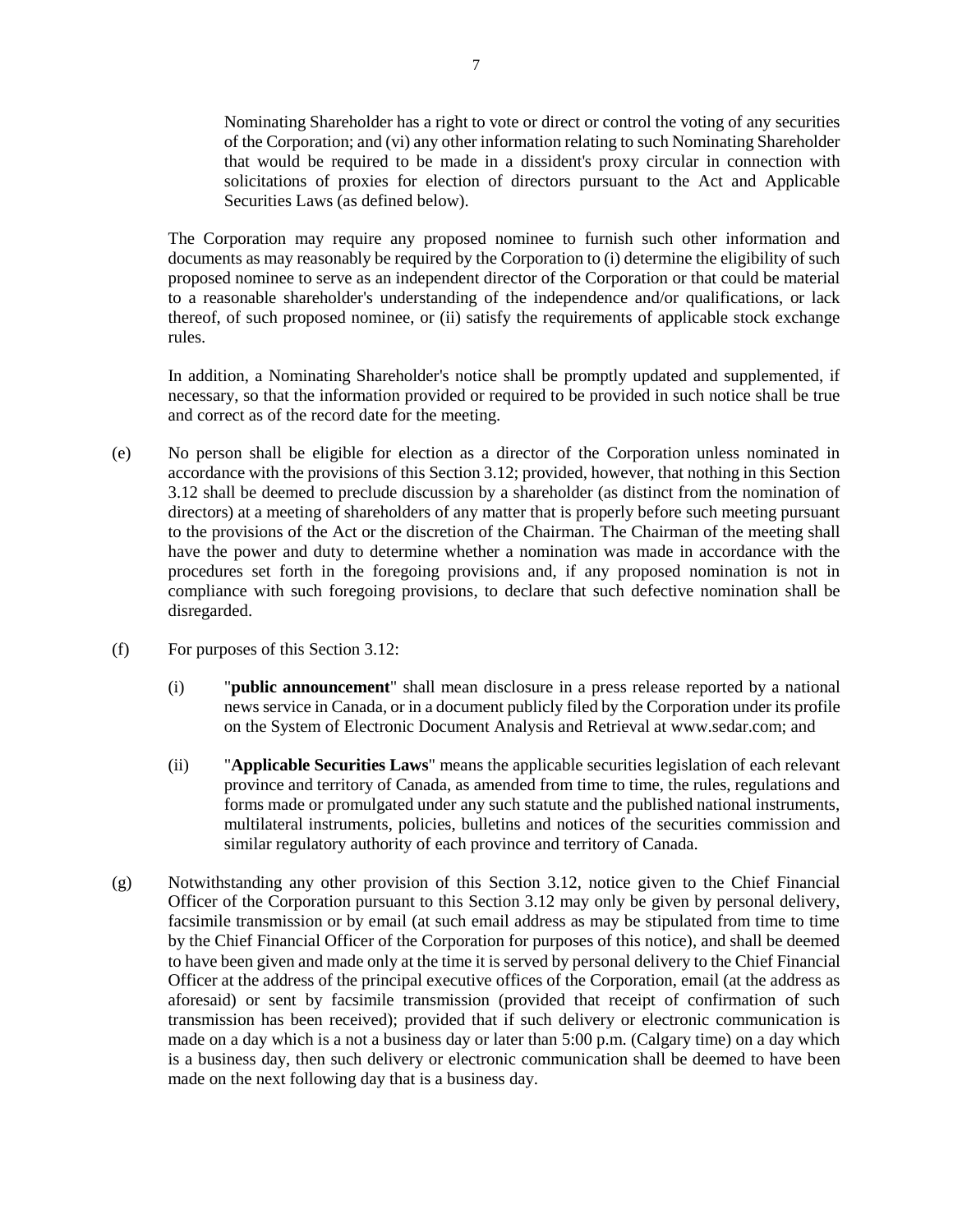(h) Notwithstanding the foregoing, the board may, in its sole discretion, waive any requirement in this Section [3.12.](#page-4-0)

### **ARTICLE 4 COMMITTEES**

#### **4.1 Transaction of Business**

The powers of any committee of directors may be exercised by a meeting at which a quorum is present or by resolution in writing signed by all the members of such committee who would have been entitled to vote on that resolution at a meeting of the committee. At all meetings of committees every question shall be decided by a majority of the votes cast on the question. In case of an equality of votes the chairman of the meeting shall not be entitled to a second or casting vote. Resolutions in writing may be signed in counterparts and may be executed and delivered by e-mail or facsimile transmission. Resolutions in writing shall become effective on the date set forth therein.

### **4.2 Procedure**

Unless otherwise determined by the board, a quorum for meetings of any committee shall be a majority of its members, each committee shall have the power to appoint its chairman and the rules for calling, holding, conducting and adjourning meetings of the committee shall be the same as those governing the board. Each member of a committee shall serve during the pleasure of the board and, in any event, only so long as he or she shall be a director. The directors may fill vacancies in a committee by appointment from among their members. Provided that a quorum is maintained, the committee may continue to exercise its powers notwithstanding any vacancy among its members.

### **ARTICLE 5 PROTECTION OF DIRECTORS AND OFFICERS**

#### **5.1 Limitation of Liability**

No director or officer for the time being of Headwater shall be liable for the acts, receipts, neglects or defaults of any other director, officer or employee, or for joining in any receipt or act for conformity, or for any loss, damage or expense happening to Headwater through the insufficiency or deficiency of title to any property acquired by Headwater or for or on behalf of Headwater or for the insufficiency or deficiency of any security in or upon which any of the moneys of or belonging to Headwater shall be placed or invested, or for any loss or damage arising from the bankruptcy, insolvency or tortious act of any person, firm or corporation including any person, firm or corporation with whom or with which any moneys, securities or effects shall be lodged or deposited, or for any loss, conversion, misapplication or misappropriation of or any damage resulting from any dealings with any moneys, securities or other assets of or belonging to Headwater or for any other loss, damage or misfortune whatsoever which may happen in the execution of the duties of his or her respective office or trust or in relation thereto unless the same shall happen by or through his or her failure to exercise the powers and to discharge the duties of his or her office honestly, in good faith and with a view to the best interests of Headwater and to exercise the care, diligence and skill that a reasonably prudent person would exercise in comparable circumstances.

#### **5.2 Indemnity**

Headwater hereby indemnifies, to the maximum extent permitted under the Act, each director and officer and each former director and officer, and may indemnify a person who acts or acted at Headwater's request as a director or officer of a body corporate of which Headwater is or was a shareholder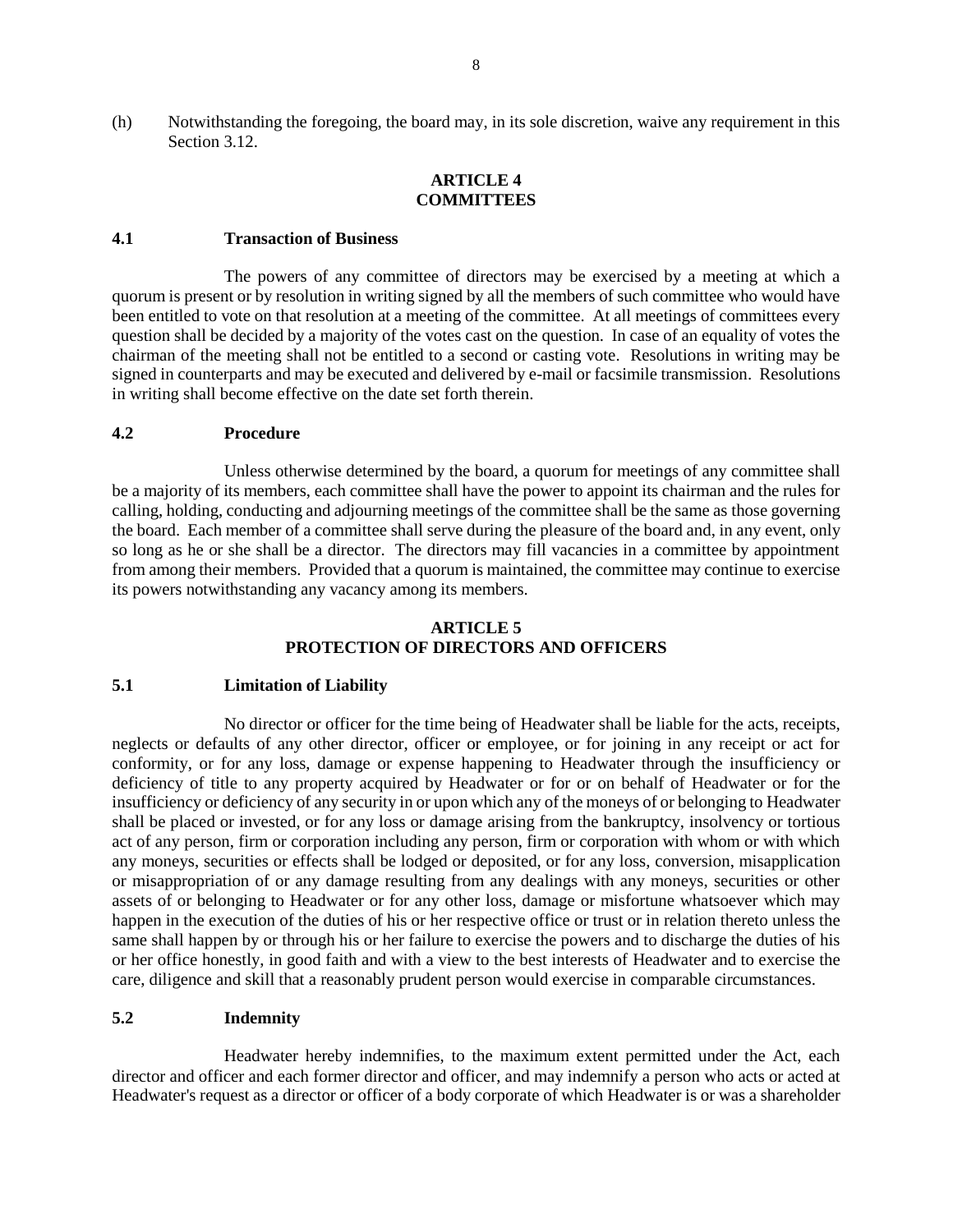or creditor, and their heirs and legal representatives, against all costs, charges and expenses, including any amount paid to settle an action or satisfy a judgment, reasonably incurred by him or her in respect of any civil, criminal or administrative action or proceeding to which he or she is made a party by reason of being or having been a director or officer of Headwater or such body corporate.

### **5.3 Insurance**

Headwater may purchase and maintain insurance for the benefit of any person against any liability incurred by him or her:

- (a) in his or her capacity as a director or officer of Headwater, except where the liability relates to his or her failure to act honestly and in good faith with a view to the best interests of Headwater; or
- (b) in his or her capacity as a director or officer of another body corporate where he or she acts or acted in that capacity at Headwater's request, except where the liability relates to his or her failure to act honestly and in good faith with a view to the best interests of the body corporate.

# **ARTICLE 6 SHARES**

### **6.1 Non-recognition of Trusts**

Subject to the provisions of the Act, Headwater may treat as the absolute owner of any share the person in whose name the share is registered in the securities register as if that person had full legal capacity and authority to exercise all rights of ownership, irrespective of any indication to the contrary through knowledge or notice or description in Headwater's records or on the share certificate.

## **6.2 Joint Shareholders**

If two or more persons are registered as joint holders of any share:

- (a) Headwater shall record only one address on its books for such joint holders; and
- (b) the address of such joint holders for all purposes with respect to Headwater shall be their recorded address,

and any one of such persons may give effectual receipts for the certificate issued in respect thereof or for any dividend, bonus, return of capital or other money payable or warrant issuable in respect of such share.

# **ARTICLE 7 DIVIDENDS**

#### **7.1 Dividend Cheques**

A dividend payable in cash shall be paid by cheque of Headwater or of any dividend paying agent appointed by the board, to the order of each registered holder of shares of the class or series in respect of which it has been declared and mailed by prepaid ordinary mail to such registered holder at the shareholder's recorded address, unless such holder otherwise directs and Headwater agrees to follow such direction. In the case of joint holders the cheque shall, unless such joint holders otherwise direct and Headwater agrees to follow such direction, be made payable to the order of all of such joint holders and mailed to them at their recorded address. The mailing of such cheque as aforesaid, unless the same is not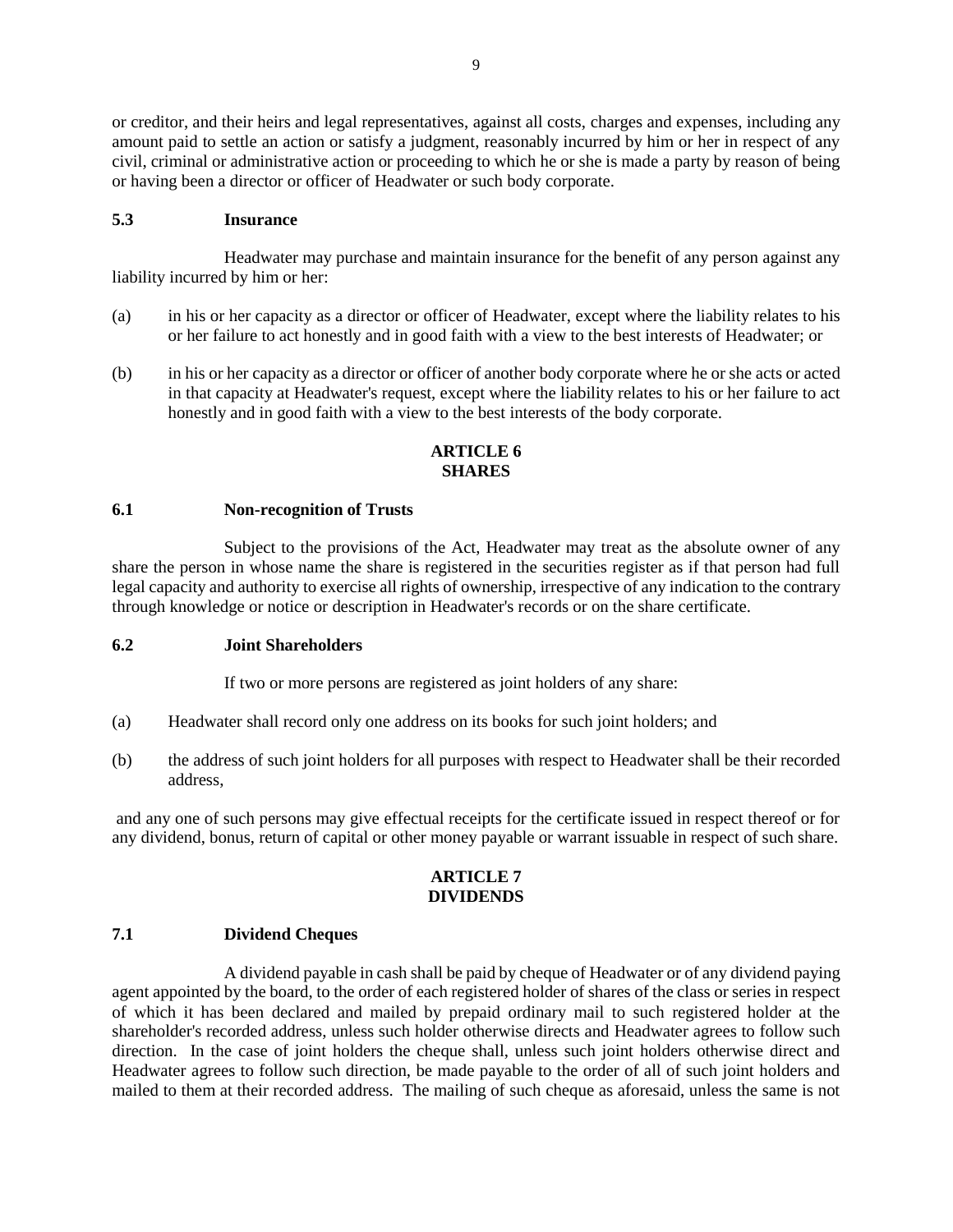paid on due presentation, shall satisfy and discharge the liability for the dividend to the extent of the sum represented thereby plus the amount of any tax which Headwater is required to and does withhold.

# **7.2 Non-Receipt of Cheques**

In the event of non-receipt of any dividend cheque by the person to whom it is sent as aforesaid, Headwater shall issue to such person a replacement cheque for a like amount on such terms as to indemnity, reimbursement of expenses and evidence of non-receipt and of title as the board may from time to time prescribe, whether generally or in any particular case.

## **7.3 Unclaimed Dividends**

Any dividend unclaimed after the last business day prior to the third anniversary of the date on which the same has been declared to be payable shall be forfeited and shall revert to Headwater and shall have been deemed to be transferred to Headwater on such date.

### **ARTICLE 8 MEETINGS OF SHAREHOLDERS**

## **8.1 Chairman, Secretary and Scrutineers**

The chairman of any meeting of shareholders, who need not be a shareholder of Headwater, shall be the first of the chairman of the board, any director who is present at the meeting, or an officer who is present at the meeting (in order of seniority). If no such officer is present and willing to act as chairman within fifteen minutes from the time fixed for holding the meeting, the persons present and entitled to vote shall choose one of their number to be chairman. The chairman shall conduct the proceedings at the meeting in all respects and the chairman's decision in any matter or thing, including, but without in any way limiting the generality of the foregoing, any question regarding the validity or invalidity of any instruments of proxy and any question as to the admission or rejection of a vote, shall be conclusive and binding upon the shareholders. The secretary of any meeting of shareholders shall be the secretary of Headwater, provided that, if Headwater does not have a secretary or if the secretary of Headwater is absent, the chairman shall appoint some person, who need not be a shareholder, to act as secretary of the meeting. The board may from time to time appoint in advance of any meeting of shareholders one or more persons to act as scrutineers at such meeting and, in the absence of such appointment, the chairman may appoint one or more persons to act as scrutineers at any meeting of shareholders. Scrutineers so appointed may, but need not be, shareholders, directors, officers or employees of Headwater.

#### **8.2 Persons Entitled to be Present**

The only persons entitled to be present at a meeting of shareholders shall be:

- (a) those entitled to vote at such meeting;
- (b) the directors, officers and auditors of Headwater;
- (c) others who, although not entitled to vote, are entitled or required under any provision of the Act, the articles or the by-laws to be present at the meeting;
- (d) legal counsel to Headwater when invited by Headwater to attend the meeting; and
- (e) any other person on the invitation of the chairman or with the consent of the meeting.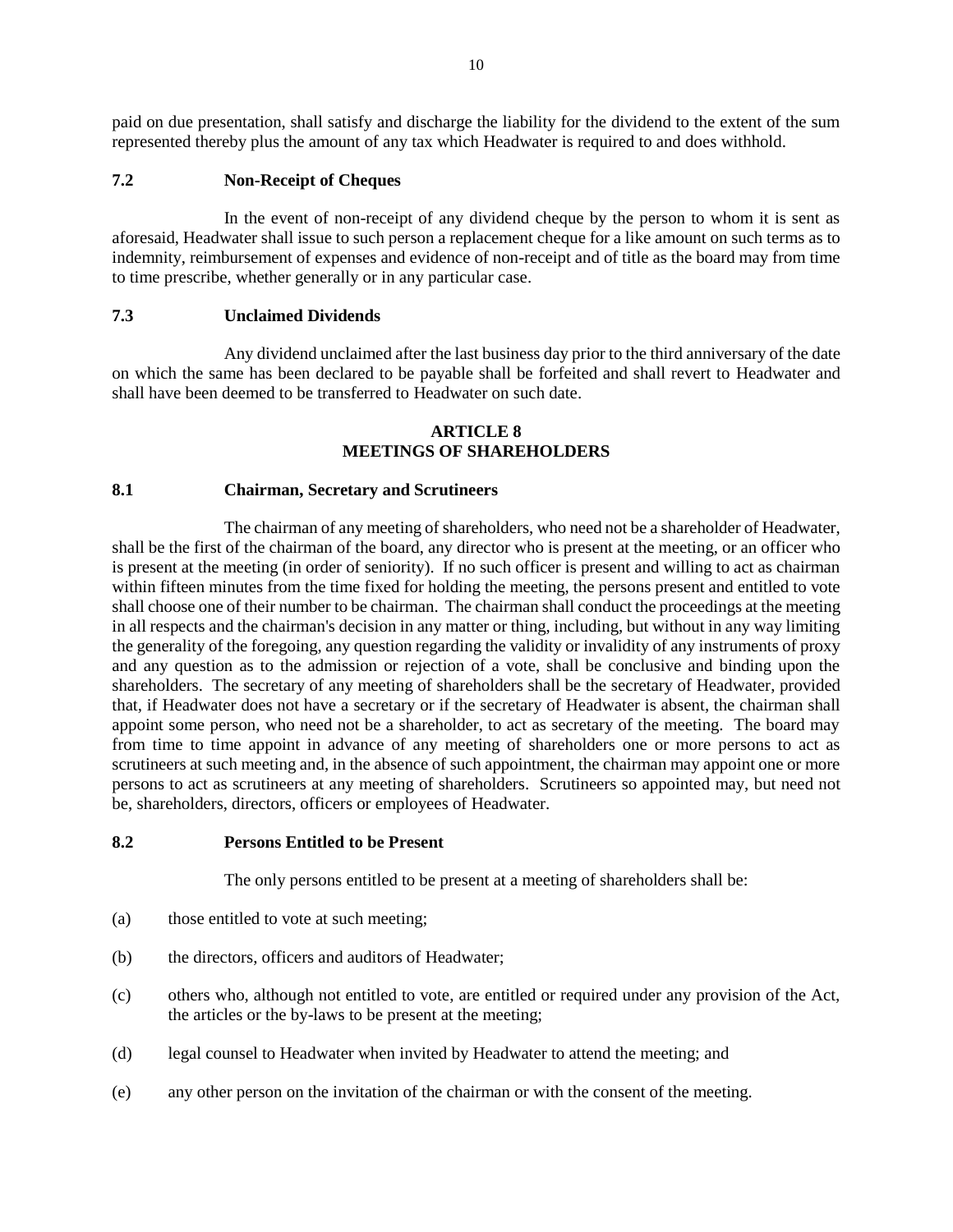### **8.3 Quorum**

A quorum for the transaction of business at any meeting of shareholders shall be at least two persons present in person, each being a shareholder entitled to vote thereat or a duly appointed proxy or representative for an absent shareholder so entitled, and representing in the aggregate not less than 25% of the outstanding shares of Headwater carrying voting rights at the meeting, provided that, if there should be only one shareholder of Headwater entitled to vote at any meeting of shareholders, the quorum for the transaction of business at the meeting of shareholders shall consist of the one shareholder.

## **8.4 Representatives**

The authority of an individual to represent a body corporate or association at a meeting of shareholders of Headwater shall be established by depositing with Headwater a certified copy of the resolution of the directors or governing body of the body corporate or association, as the case may be, granting such authority, or in such other manner as may be satisfactory to the chairman of the meeting.

# **8.5 Action by Shareholders**

The shareholders shall act by ordinary resolution unless otherwise required by the Act, articles or by-laws. In case of an equality of votes either upon a show of hand or upon a poll, the chairman of the meeting shall not be entitled to a second or casting vote.

# **8.6 Show of Hands**

Upon a show of hands every persons who is present and entitled to vote shall have one vote. Whenever a vote by show of hands shall have been taken upon a question, unless a ballot thereon is required or demanded, a declaration by the chairman of the meeting that the vote upon the question has been carried or carried by a particular majority or not carried and an entry to that effect in the minutes of the meeting shall be *prima facie* evidence of the fact without proof of the number or proportion of the votes recorded in favour of or against any resolution or other proceeding in respect of the said question, and the result of the vote so taken shall be the decision of the shareholders upon the said question.

# **8.7 Ballots**

A ballot required or demanded shall be taken in such manner as the chairman shall direct. A requirement or demand for a ballot may be withdrawn at any time prior to the taking of the ballot. If a ballot is taken each person present shall be entitled, in respect of the shares which they are entitled to vote at the meeting upon the question, to that number of votes provided by the Act or the articles, and the result of the ballot so taken shall be the decision of the shareholders upon the said question.

# **8.8 Meetings by Electronic Means**

With the consent of the chairman of the meeting or the consent (as evidenced by a resolution) of the persons present and entitled to vote at the meeting, a shareholder or any other person entitled to attend a meeting of shareholders may participate in the meeting by electronic means, telephone or other communication facilities that permit all persons participating in the meeting to hear each other, and a person participating in such a meeting by those means shall be considered present at the meeting and at the place of the meeting. Subject to the Act, if the directors or the shareholders of the Corporation call a meeting of shareholders, the directors or the shareholders, as the case may be, may determine that the meeting shall be held entirely by electronic means, telephone or other communication facility that permits all participants to communicate adequately with each other during the meeting.